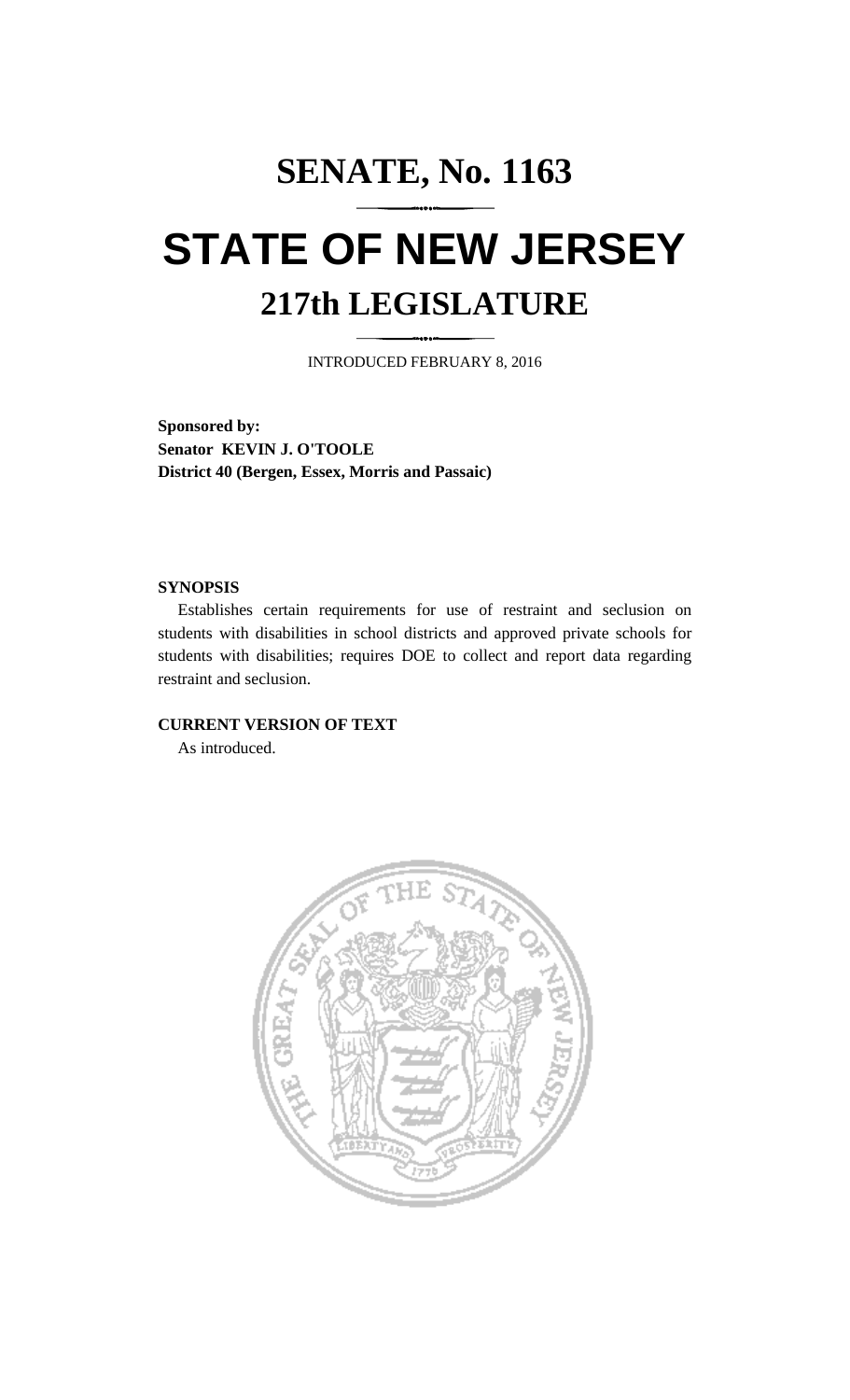# **S1163** O'TOOLE

 **AN ACT** concerning the use of physical restraint and seclusion techniques on students with disabilities and supplementing chapter 46 of Title 18A of the New Jersey Statutes. **BE IT ENACTED** *by the Senate and General Assembly of the State of New Jersey:* 1. As used in this act: "Seclusion technique" means the involuntary confinement of a student alone in a room or area from which the student is physically prevented from leaving, but does not include a timeout. "Timeout" means a behavior management technique that involves the monitored separation of a student in a non-locked setting, and is implemented for the purpose of calming. 2. A school district or an approved private school for students with disabilities that utilizes physical restraint on students with disabilities shall ensure that: a. a student is not restrained in the prone position, unless the student's primary care physician authorizes the use of this restraint technique; b. staff members who are involved in the restraint of a student receive training in safe techniques for physical restraint and that the training is updated at least annually; and c. the parent or guardian of a student is immediately notified when physical restraint is used on that student, which notification may be by telephone or electronic communication. A full written report of the incident of physical restraint shall be provided to the parent or guardian within 24 hours of the occurrence of the incident. 3. A school district or an approved private school for students with disabilities that utilizes seclusion techniques on students with disabilities shall ensure that a seclusion technique is used on a student with disabilities only with the prior written consent of the student's primary care physician. 4. The Department of Education shall annually collect data from school districts and approved private schools for students with disabilities on the number of times a physical restraint or a seclusion technique was utilized on a student and the number of students on which a physical restraint or a seclusion technique was utilized. The department shall publish the data annually on its website in a manner that protects student privacy. 5. This act shall take effect immediately.